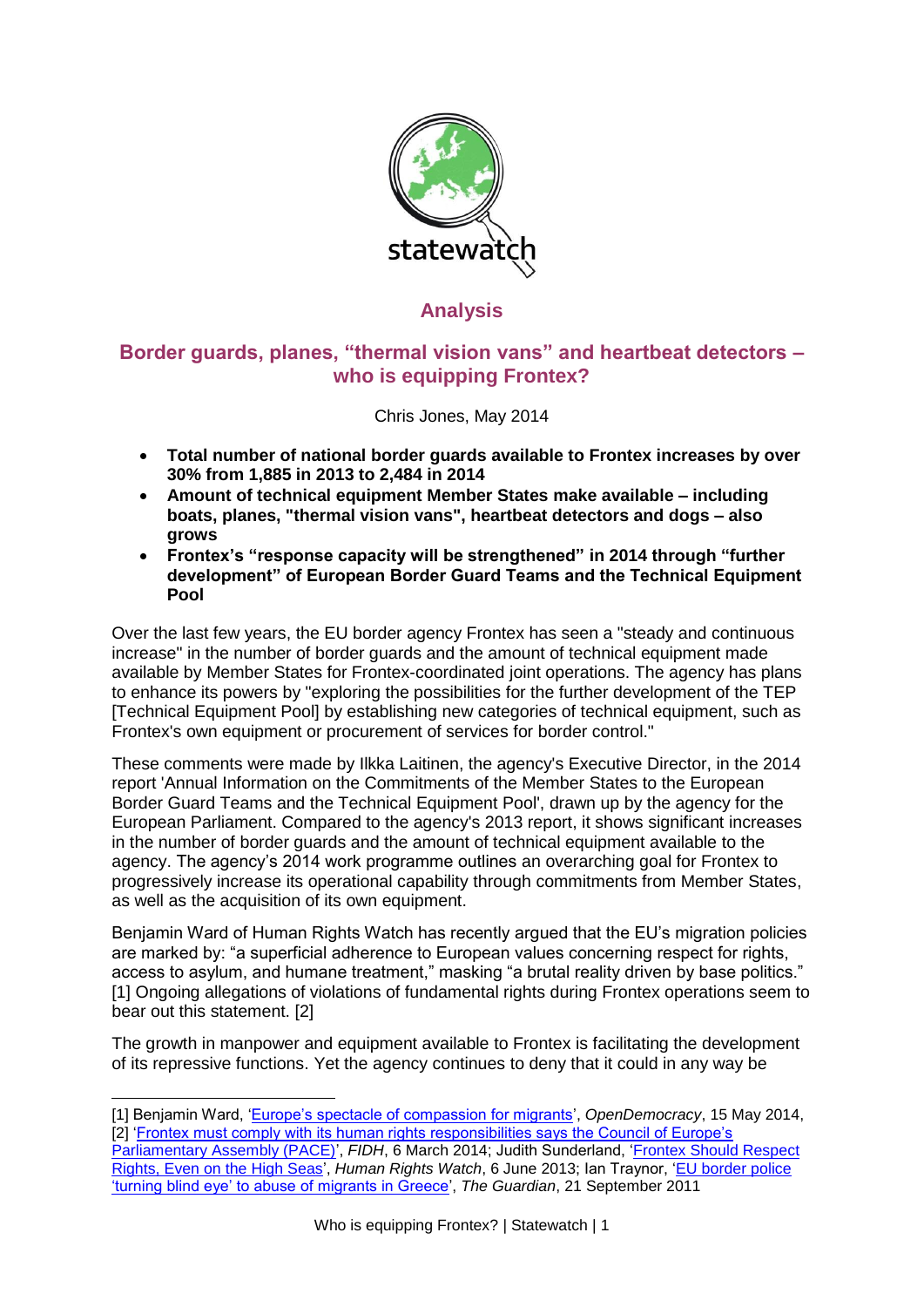responsible for violations of fundamental rights during the operations it coordinates, and refuses to implement a mechanism through which individuals who claim to have had their rights violated during Frontex-coordinated joint operations can file complaints. Proposals to "increase the intensity of operational activities," outlined in the 2014 Work Programme, [3] mean that there is an increasingly urgent need for such a mechanism.

### **European Border Guard Teams: contributions from the Member States**

European Border Guard Teams were introduced by the 2011 amendments to the Frontex Regulation, [4] Article 1b of which states that: "The Agency shall constitute a pool of border guards called European Border Guard Teams... for possible deployment during joint operations and pilot projects." Contributions come from "all EU Member States applying the Schengen acquis" and Norway and Switzerland (Schengen Associated Countries) also participate.

The total number of border guards available to the European Border Guard Teams (EBGT) has increased by over 30%. The 2013 report [5] states that Member States made available 1,885 guards, while the 2014 report [6] puts this figure at 2,484 (see Table 1, below). This far exceeds the minimum requirement of 1,850 border guards, as decided by the Frontex Management Board in May 2012. Some of the biggest contributors – in terms of absolute numbers made available – were Austria (151 in 2012, 160 in 2013), Denmark (150 and 129), Spain (247 and 231), the Netherlands (181 and 191) and Romania (208 and 223).

Participation by the UK and Ireland (non-Schengen countries) is decided "on a case-by-case decision by the Frontex Management Board," according to the 2013 report., The two countries are allowed to make contributions under Article 12 of the Frontex Regulation, but seemingly only the UK has done so, with special rules in place: "For the time being, officers from the UK who are deployed on operational activities have the status of special advisors," says the 2014 report.

Article 3b of the Frontex Regulation defines how EBGT are to be established. The Management Board, following a proposal by the Executive Director, shall decide "on the profiles and the overall number of border guards to be made available," and that Member States' contributions "shall be planned on the basis of annual bilateral negotiations and agreements between the Agency and Member States."

13 different border guard profiles have been identified as necessary by the Management Board:

- Field press officers:
- Debriefing experts;
- Screening experts;
- Second-line interview experts;
- Frontex support officers for deployment and logistics;
- Second-line airport officers;
- First-line officers;

-

- Advanced level document officers;
- Border surveillance officers:

<sup>[3]</sup> Frontex, ['Work Programme 2014'](http://www.statewatch.org/news/2014/mar/eu-frontex-wp-2014.pdf)

<sup>[4]</sup> [Regulation \(EU\) No 1168/2011 of the European Parliament and of the Council of 25 October 2011](http://www.statewatch.org/news/2011/nov/eu-oj-frontex-regulation.pdf)  [amending Council Regulation \(EC\) No 2007/2004 establishing a European Agency for the](http://www.statewatch.org/news/2011/nov/eu-oj-frontex-regulation.pdf)  [Management of Operational Cooperation at the External Borders of the Member States of the](http://www.statewatch.org/news/2011/nov/eu-oj-frontex-regulation.pdf)  [European Union](http://www.statewatch.org/news/2011/nov/eu-oj-frontex-regulation.pdf)

<sup>[5]</sup> Frontex, ['Annual Information on the Commitments of the Member States to the European Border](http://www.statewatch.org/observatories_files/frontex_observatory/eu-frontex-tep-2013.pdf)  [Guard Teams and the Technical Equipment Pool, 2013'](http://www.statewatch.org/observatories_files/frontex_observatory/eu-frontex-tep-2013.pdf), March 2013

<sup>[6]</sup> Frontex, ['Annual Information of the Member States to the European Border Guard Teams and the](http://www.statewatch.org/news/2014/mar/eu-frontex-rep-ep-msd.pdf)  [Technical Equipment Pool, 2014'](http://www.statewatch.org/news/2014/mar/eu-frontex-rep-ep-msd.pdf), March 2014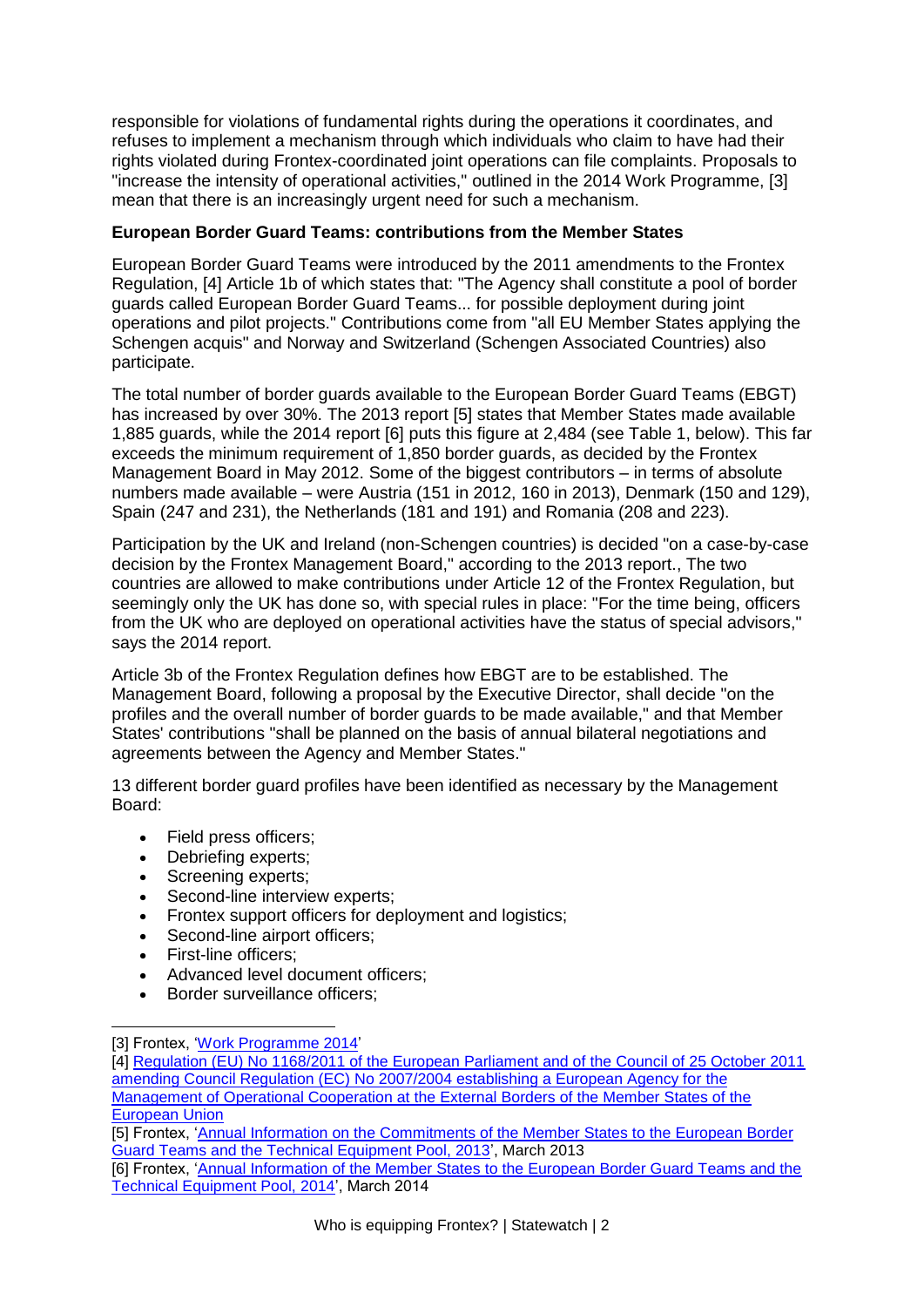- Frontex support officers for the Frontex situation centre;
- Frontex support officers;
- Mobile operational unit officers;
- **Stolen vehicle detection officers**

Unless Member States are "faced with an exceptional situation substantially affecting the discharge of national tasks" they are obliged to "make the border guards available at the request of the Agency [Frontex]," which must submit its request at least 45 days prior to deployment.

According to the 2014 report:

*"At the end of 2013, the overall number of border guards in the EBGT stood at almost 2,500 and is still growing as Member States make their contributions... Frontex is in the comfortable position of having more officers available for possible deployment on operational activities."*

### **European Border Guard Teams: contributions from Frontex**

Frontex is also able to contribute officers to EBGT (see Table 2). The agency's contribution is made up of "seconded guest officers" (SGOs) who have been placed at Frontex's disposal by Member States on a temporary basis (for example, for a six month period) in line with Article 3b(3) of the Frontex Regulation. "Subsequently, Frontex deploys the SGOs to different joint operations in accordance with operational needs and the recommendations of the risk analyses," says the 2014 report.

2013 was the first time that Frontex issued a "call for secondment" to the Member States. The 50 officers subsequently seconded to Frontex were drawn from 11 Member States and selected "by using an internal selection procedure and taking into consideration for operational needs." The agency plans to acquire 57 seconded guest officers in 2014 based on "operational needs" identified through "the annual bilateral negotiations" with Member States. The selection procedure for the 2014 call "should be finalised by the end of April 2014," says the report, although no information on this has been made public. The agency's 2014 work programme also says:

*"To ensure effectiveness of Frontex coordinated JO [joint operations] by qualifying EBGT members and officers deployed at JO to a harmonised and high quality standard with full respect of fundamental rights."*

This is expected to cost  $€1,050,000$ .

#### **Member States' commitments to the Technical Equipment Pool**

Article 7(3) of the Frontex Regulation states that:

*"Member States shall contribute to the technical equipment pool… The contribution by Member States to the pool and deployment of the technical equipment for specific operations shall be planned on the basis of annual bilateral negotiations and agreements between the Agency and Member States. In accordance with these agreements and to the extent that it forms part of the minimum number of equipment for a given year, Member States shall make their technical equipment available for deployment at the request of the Agency, unless they are faced with an exceptional situation substantially affecting the discharge of national tasks. Such requests shall be made at least 45 days before the intended deployment. The contributions to the technical equipment pool shall be reviewed annually."*

Technical equipment made available by the Member States can be deployed during joint operations and pilot projects at the external borders of the EU (Article 3 of the Frontex Regulation), during rapid interventions (Article 8a), and during joint return operations.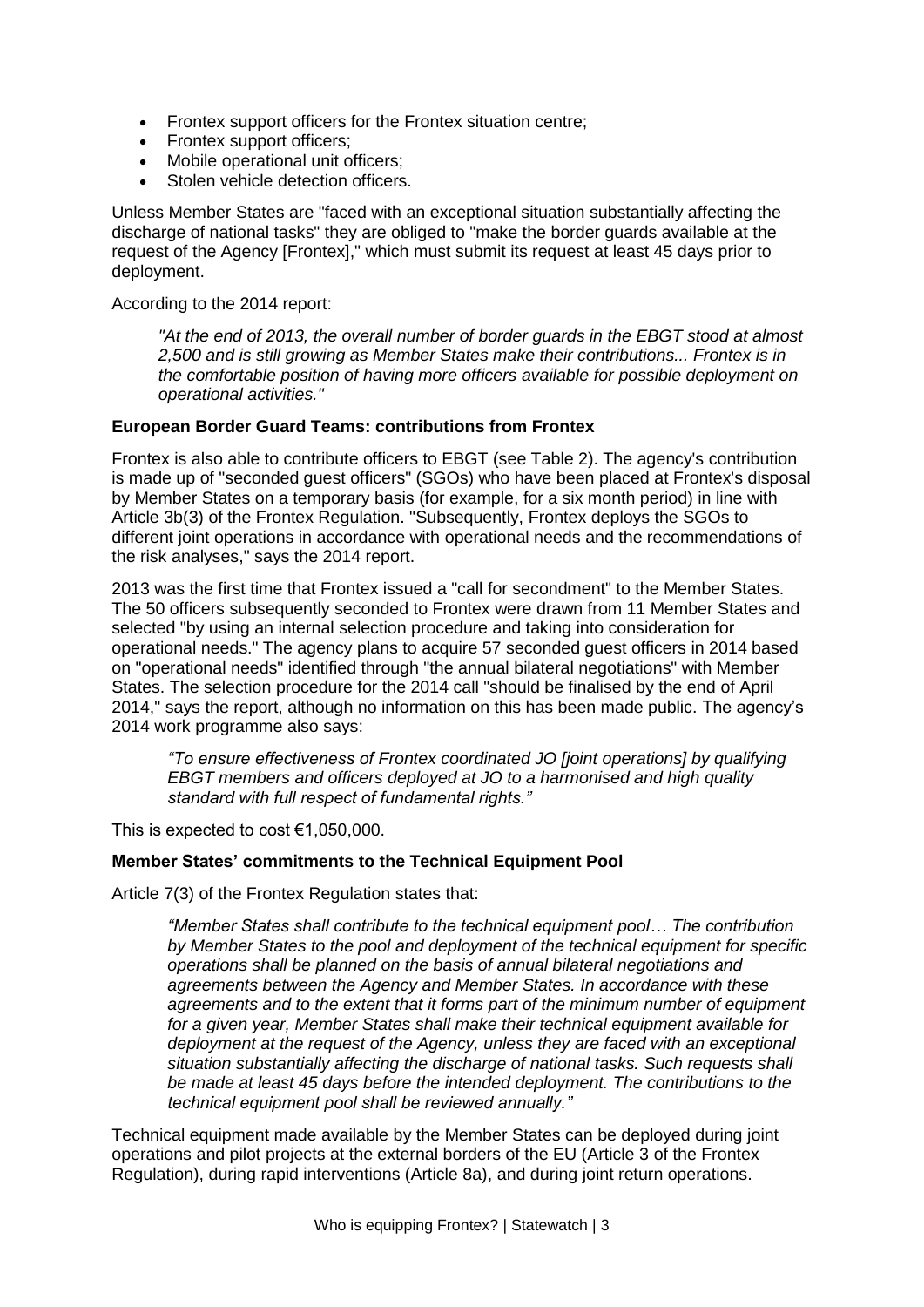Statistics in the 2014 report show increased commitments from Member States in all but two categories of technical equipment (see Table 3, below) , in many cases far exceeding the agency's requirements as set out in the 'Overall Minimum Number of Technical Equipment' (OMNTE, see Table 4).

The number of coastal patrol boats (vessels with "autonomy less than 600 nautical miles") available to Frontex has grown from 137 to 196 (the OMNTE requirement was 34 in 2013 and 35 in 2014), with Greece's provision of 55 boats making up the majority of the increase.

The agency's need for offshore patrol vessels (vessels with "autonomy more than 1500 nautical miles") has also been surpassed - it required 13 in 2013 and 14 in 2014, but Member States have made available a total of 17 and 26 respectively. The biggest contributor is Italy, with 7 in 2013 and 6 in 2014, while Greece has leapt from contributing none in 2013 to 10 in 2014.

Member States' contribution of coastal patrol vessels ("autonomy between 600 and 1500 nautical miles") is even more impressive. At the beginning of 2013 Member States had made available a total of 59, compared to a requirement of 16, and at the beginning of 2014 63 were committed, compared to a requirement of 29.

Similarly, Frontex saw a need for 6 helicopters in 2013 (Member States committed 47) and 9 in 2014 (Member States had committed 53 as of January 2014). Italy was once again a major contributor (25 in both years). France and Germany come next, each making available 4 helicopters in both 2013 and 2014.

The number of dogs available to the agency leapt from 3 in 2012 to 32 in 2013, an increase of over 966%. The Netherlands and Slovenia were the only contributors of dogs in 2012; in 2013 they were joined by Austria, Belgium, Switzerland, Spain, Finland, Norway and Romania. Despite the vast growth in canine commitments, it was still not enough to meet the OMNTE requirements of 79 dogs in 2012 and 95 in 2013.

The amount of equipment made available for border checks (such as "mobile laboratories", heartbeat and carbon dioxide detectors) also increased significantly, jumping from 187 to 224. Poland and Romania were largely responsible for this increase. However, it is unclear how this number compares to the requirements of the OMNTE (see notes to Table 4, below).

The number of fixed-wing aircraft committed dropped (from 90 in 2012 to 43 in 2013), as did the amount of hand-held equipment such as night vision goggles and cameras (from 99 to 67). However, the OMNTE for both 2013 and 2014 stipulated a requirement for just 22 fixedwing aircraft, and the drop in the overall number made available is largely due to Italy's commitment decreasing from 62 to 8. The requirement for hand-held equipment is not clear (see notes to Table 4).

## **Buying in**

-

Frontex has coordinated dozens of joint operations since its inception, and its 2014 work programme makes clear its intention to "increase the intensity of operational activities," in part by "prioritising the use of participating Member States' assets (EBGT, guest officers and technical equipment)." [7] The operations can take place at land borders (as with Joint Operation Jupiter), sea borders (Poseidon), or airports (Eurocup). [8] The agency also coordinates joint return (i.e. expulsion) operations.

The agency is also planning to "[explore] the possibilities for the further development of the TEP [Technical Equipment Pool] by establishing new categories of technical equipment, such as Frontex's own equipment or procurement of services for border control." This will be "[b]ased on pilot activities in 2013". This may be a reference to Frontex's attempts to acquire

<sup>[7]</sup> Frontex, ['Work Programme 2014'](http://www.statewatch.org/news/2014/mar/eu-frontex-wp-2014.pdf)

<sup>[8]</sup> [Jupiter;](http://frontex.europa.eu/operations/archive-of-operations/WBhpoO) [Poseidon;](http://frontex.europa.eu/operations/archive-of-operations/ZCQzCe) [Eurocup](http://frontex.europa.eu/operations/archive-of-operations/4zJUfG)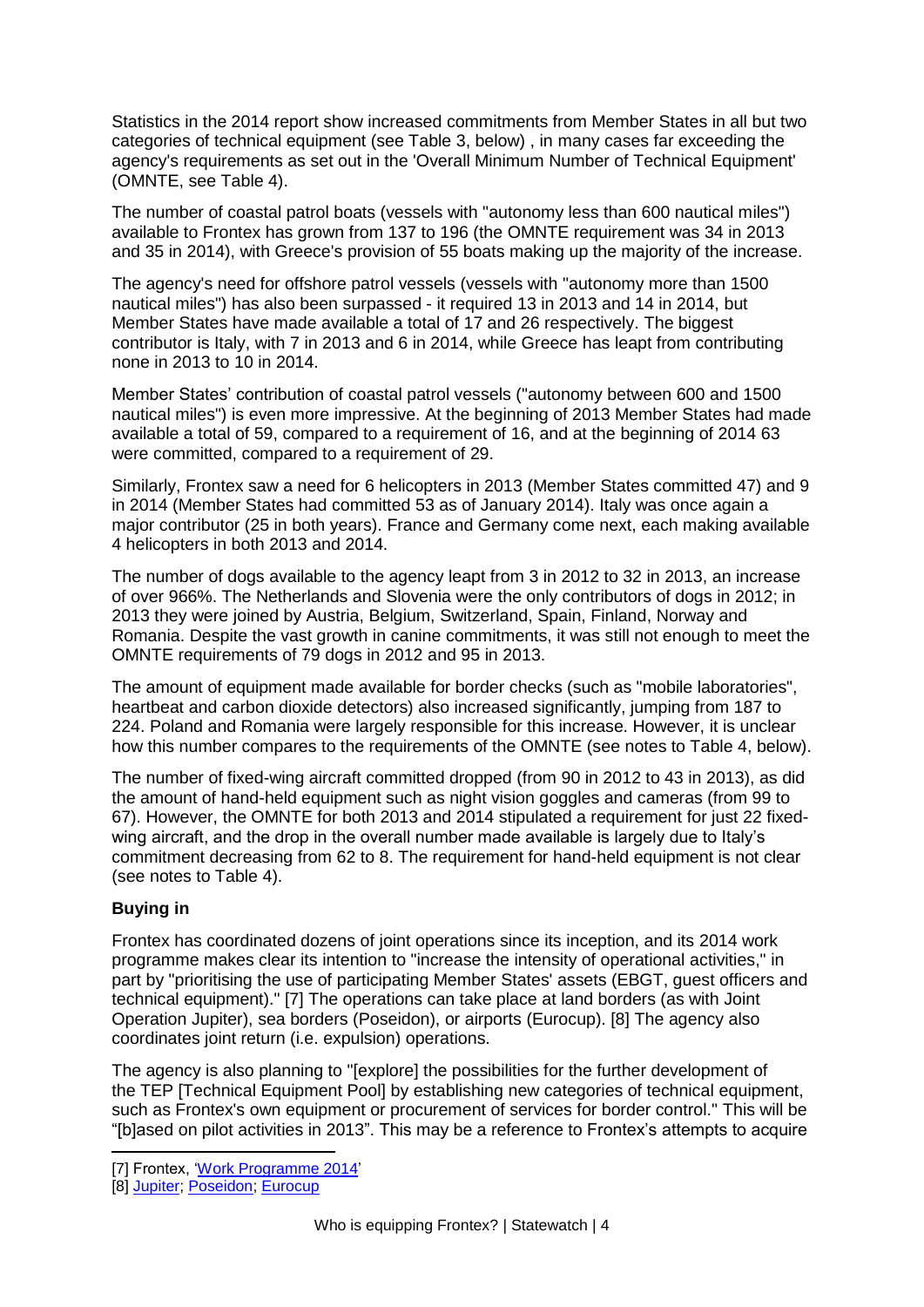a plane for aerial surveillance of the Greek-Turkish border, a project accompanied by frequent setbacks.

In May 2013, the agency signed a  $\epsilon$ 118,000 contract with the Austrian firm Scotty Group under which the company was supposed to provide an optionally-piloted surveillance aircraft – which can be flown with or without a pilot on board – and its accompanying ground station to be used for two weeks during July, when weather conditions permit increases in irregular border-crossings. However, the trial never took place as Scotty Group failed to obtain a flight licence from the Greek government. [9]

Nevertheless, Frontex continued to consider optionally-piloted aircraft as "a long term option" for use in airspace where rules prevent the use of unmanned drones. It subsequently tried to purchase "aircraft equipped with multi-intelligence sensors, radio communication means, ground station and personal equipment, in order to perform aerial surveillance at the external EU land border between Greece and Turkey," but the contracting procedure was cancelled after the agency received "no suitable tenders". [10] More recently, a contract was awarded by Frontex to Spanish company Isdefe, to carry out a study on "solutions for under-foliage detection" – that is, radars that can see through plants and trees. [11]

### **Gear for the guards**

In recent years, Frontex has managed to secure a considerable increase in the amount of technical equipment it can access from Member States' supplies and has ongoing plans to acquire its own. The agency intends to make use of increases in personnel and equipment by expanding its operational activities. At the same time, it steadfastly refuses to establish a mechanism through which individuals who claim to have had their rights breached by officers during Frontex-coordinated joint operations can seek redress by filing complaints with the agency. Frontex maintains that such issues remain the responsibility of Member States. Its director, Ilkka Laitinen, has reportedly gone so far as to claim that "Frontex is not legally capable of violating human rights." [12]

Frontex's commitment to train members of EBGT "to a harmonised and high quality standard with full respect of fundamental rights" is welcome, but this is no substitute for a formal complaints mechanism, the need for which becomes ever more urgent with the expansion of the agency's operational capabilities.

<sup>-</sup>[9] Nikolaj Nielsen, ['EU looks to 'hybrid drones' for legal shortcut on migration',](http://euobserver.com/priv-immigration/121735) *EUObserver*, 14 October 2013

<sup>[10]</sup> ['Frontex cancels surveillance plane contract due to lack of interest from companies'](http://database.statewatch.org/article.asp?aid=32809), *Statewatch News Online*, October 2013

<sup>[11]</sup> ['Seeing through trees: Frontex commissions study on "solutions for under-foliage detection"'](http://database.statewatch.org/article.asp?aid=33257), *Statewatch News Online*, February 2014

<sup>[12]</sup> Niels Frenzen, ['Interview with Frontex Director Laitinen',](http://migrantsatsea.org/2014/03/24/interview-with-frontex-director-laitinen/) *Migrants at Sea*, 24 March 2014; See also: European Ombudsman, ['Full Summary on Frontex Inquiry'](http://www.statewatch.org/news/2014/feb/eu-omb-summary-concerning-frontex.pdf), February 2014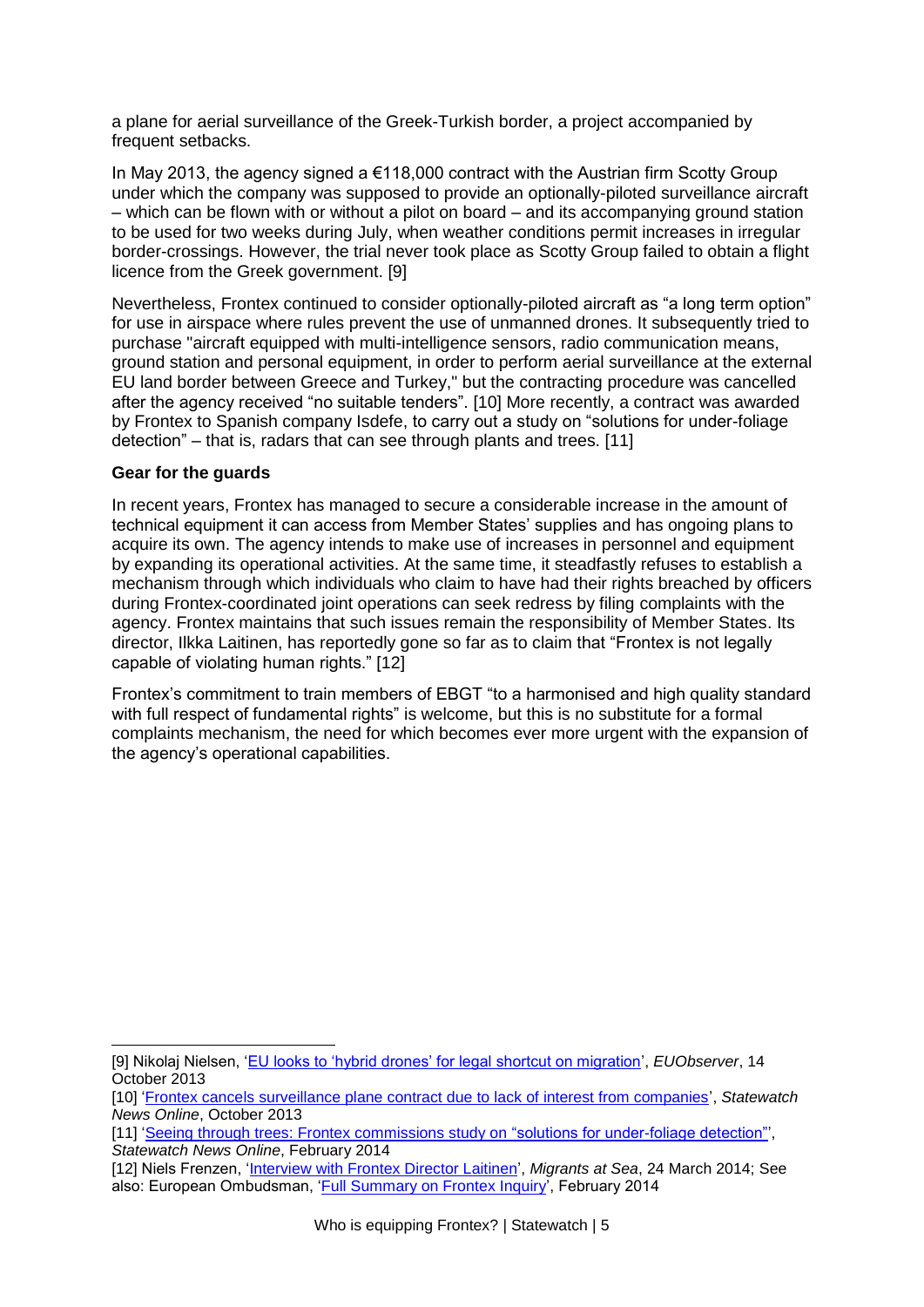## **Official statistics**

The information in the tables below is taken from the official reports 'Annual Information on the Commitments of the Member States to the European Border Guard Teams and the Technical Equipment Pool' for 2013 [13] and 2014. [14]

| <b>Member State</b>  | AT. | <b>BE</b> | BG  | <b>CH</b> | СY  | CZ | DE        | DK | EE        | EL. | ES        | A         | FR        | $HR*$          |
|----------------------|-----|-----------|-----|-----------|-----|----|-----------|----|-----------|-----|-----------|-----------|-----------|----------------|
| Number (2013 report) | 151 | 36        | 71  | 62        | 11  | 24 | 150       | 29 | 72        | 26  | 247       | 77        | 51        | $\blacksquare$ |
| Number (2014 report) | 160 | 33        | 94  | 68        | 11  | 23 | 129       | 29 | 66        | 48  | 231       | 70        | 78        | 15             |
| <b>Member State</b>  | HU  | Ш         | LV  | LТ        | LU  | MТ | <b>NL</b> | ΝO | <b>PL</b> | PT  | <b>RO</b> | <b>SE</b> | <b>SI</b> | <b>SK</b>      |
| Number (2013 report) | 35  | 43        | 39  | 98        | 1   | 22 | 181       | 37 | 19        | 40  | 208       | 47        | 72        | 26             |
| Number (2014 report) | 35  | 82        | 130 | 17        | 139 | 32 | 191       | 50 | 136       | 228 | 223       | 65        | 72        | 29             |

### **Table 1 - Contributions of the Member States to the European Border Guard Teams**

### **Table 2 - Contribution of Frontex to the European Border Guard Teams**

| Member State BG DE DK EL ES IT LV NL PL RO SI |  |  |  |  |  |  |
|-----------------------------------------------|--|--|--|--|--|--|
| Number 1 1 2 2 6 11 2 1 4 17 3                |  |  |  |  |  |  |

 [13] Frontex, 'Annual Information on the Commitments of the Member States to the European Border Guard Teams and [the Technical Equipment Pool, 2013'](http://www.statewatch.org/observatories_files/frontex_observatory/eu-frontex-tep-2013.pdf), March 2013 [14] Frontex, ['Annual Information of the Member States to the European Border Guard Teams and the Technical](http://www.statewatch.org/news/2014/mar/eu-frontex-rep-ep-msd.pdf)  [Equipment Pool, 2014',](http://www.statewatch.org/news/2014/mar/eu-frontex-rep-ep-msd.pdf) March 2014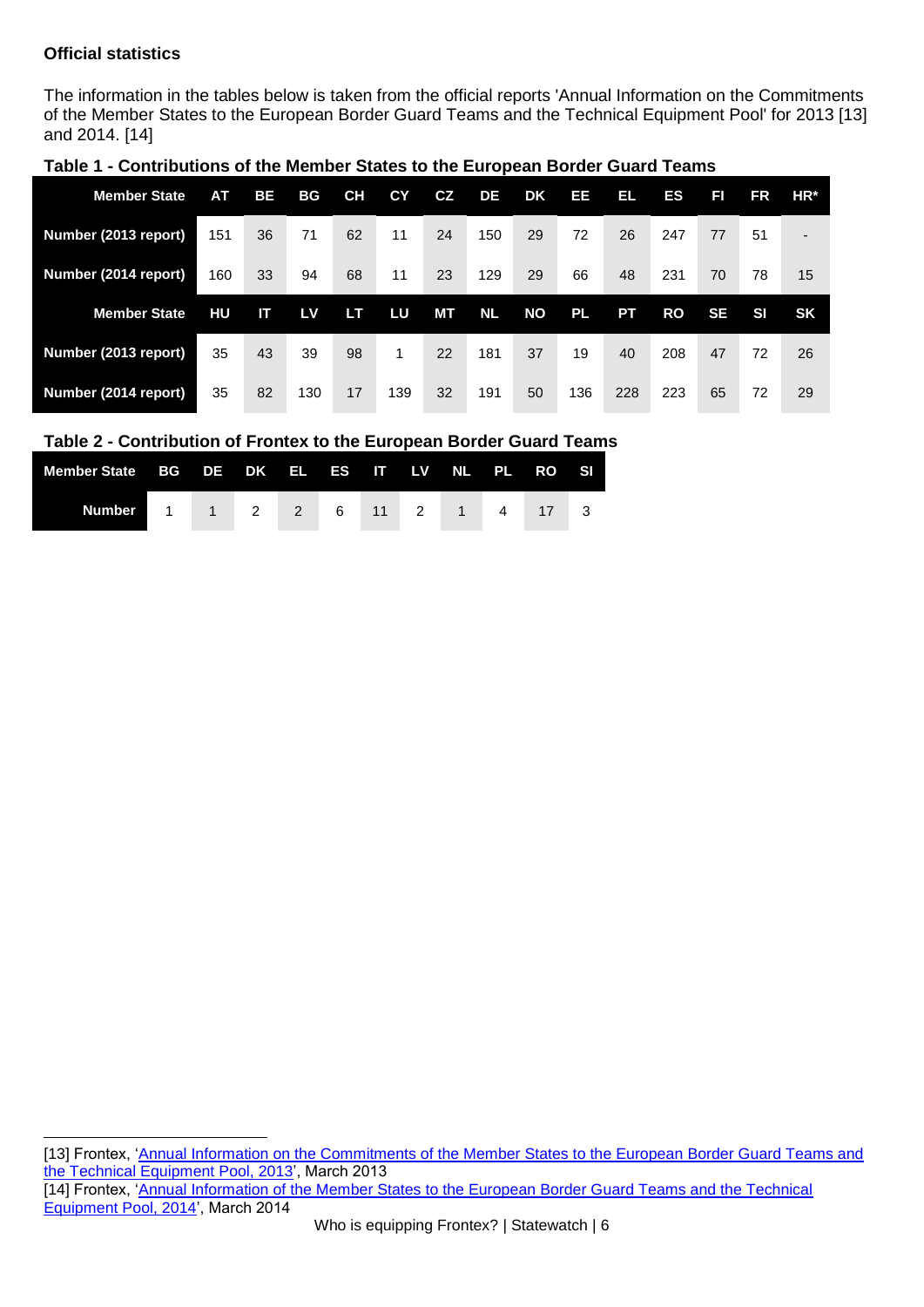| <b>Asset</b>    |                | <b>Offshore</b><br>patrol<br>vessels | <b>Coastal</b> | patrol<br>vessels |                | <b>Coastal</b><br>patrol<br>boats |                           | Fixed-<br>wing<br>aircraft |                | <b>Helicopters</b>      |                | <b>Thermal</b><br>vision<br>vans and<br>mobile<br>units                          |                | <b>Patrol</b><br>cars |                                          | <b>Equipment</b><br>for border<br>checks | equipment                     | <b>Hand held</b> |                | <b>Dogs</b>             |
|-----------------|----------------|--------------------------------------|----------------|-------------------|----------------|-----------------------------------|---------------------------|----------------------------|----------------|-------------------------|----------------|----------------------------------------------------------------------------------|----------------|-----------------------|------------------------------------------|------------------------------------------|-------------------------------|------------------|----------------|-------------------------|
| Year            | 2013           | 2014                                 | 2013           | 2014              | 2013           | 2014                              | 2013                      | 2014                       | 2013           | 2014                    | 2013           | 2014                                                                             | 2013           | 2014                  | 2013                                     | 2014                                     | 2013                          | 2014             | 2013           | 2014                    |
| <b>AT</b>       |                |                                      |                |                   |                |                                   |                           |                            | $\mathbf{1}$   | $\mathbf{1}$            | 6              | 6                                                                                |                |                       | $\overline{c}$                           | $\overline{2}$                           |                               | $\overline{2}$   |                | $\sqrt{2}$              |
| <b>BE</b>       |                |                                      |                |                   | 1              | $\mathbf{1}$                      |                           |                            | $\mathbf{1}$   | $\mathbf{1}$            |                |                                                                                  |                |                       |                                          |                                          |                               |                  |                | $\overline{c}$          |
| BG<br><b>CH</b> |                |                                      | 1              | $\mathbf{1}$      |                |                                   |                           |                            |                |                         | 8              | 8                                                                                |                |                       |                                          |                                          |                               |                  |                |                         |
| <b>CY</b>       |                |                                      | 1              | $\mathbf{1}$      |                |                                   |                           |                            |                |                         |                |                                                                                  |                | $\mathbf{1}$          |                                          |                                          |                               | 6                |                | $\mathbf{1}$            |
| CZ              |                |                                      |                |                   |                |                                   |                           |                            |                |                         | 1              | $\mathbf{1}$                                                                     |                |                       |                                          |                                          |                               |                  |                |                         |
| DE              | 1              | 1                                    |                |                   |                |                                   |                           |                            | 4              | 4                       | 3              | 3                                                                                | 3              | 3                     | 1                                        | $\mathbf{1}$                             | 10                            | 10               |                |                         |
| <b>DK</b>       |                |                                      |                |                   |                |                                   |                           |                            |                |                         |                |                                                                                  | 10             | 10                    |                                          | 2                                        |                               |                  |                |                         |
| EL.             |                | 10                                   |                | $\overline{4}$    |                | 55                                |                           | 5                          |                | $\mathbf{1}$            |                |                                                                                  |                |                       | 10                                       |                                          |                               |                  |                |                         |
| EE              |                |                                      |                |                   |                |                                   | 1                         | $\mathbf{1}$               |                |                         | 1              | $\mathbf{1}$                                                                     |                |                       |                                          |                                          |                               |                  |                |                         |
| <b>ES</b>       | 1              | 1                                    | 5              | $\sqrt{5}$        | 1              | $\mathbf{1}$                      | $\overline{c}$            | $\overline{2}$             | 2              | $\overline{2}$          |                |                                                                                  |                |                       | 1                                        |                                          | 15                            | 14               |                | 4                       |
| <b>IS</b>       | $\mathbf{1}$   | $\mathbf{1}$                         |                |                   |                |                                   | 1                         | $\overline{2}$             |                |                         |                |                                                                                  |                |                       |                                          |                                          |                               |                  |                |                         |
| FI              | $\mathbf{1}$   | $\mathbf{1}$                         |                |                   | $\overline{c}$ | $\overline{2}$                    | $\mathbf{1}$              | $\mathbf{1}$               | $\mathbf{1}$   | $\mathbf{1}$            | 1              |                                                                                  |                |                       | 4                                        |                                          |                               |                  |                | $\bf 8$                 |
| <b>FR</b>       | $\overline{2}$ | $\overline{2}$                       | 3              | $\sqrt{3}$        | 10             | 10                                | 4                         | $\overline{4}$             | 4              | 4                       |                |                                                                                  |                |                       |                                          |                                          |                               |                  |                |                         |
| <b>HR</b>       |                |                                      |                |                   |                |                                   |                           |                            |                |                         |                |                                                                                  |                | $\mathfrak{B}$        |                                          |                                          |                               |                  |                |                         |
| HU              |                |                                      |                |                   |                |                                   |                           |                            |                |                         | 5              | 5                                                                                | 1              | $\mathbf{1}$          |                                          |                                          | 19                            | 19               |                |                         |
|                 | 7              | 6                                    | 32             | 32                | 41             | 41                                | 62                        | 8                          | 25             | 25                      |                |                                                                                  |                |                       |                                          |                                          |                               |                  |                |                         |
| LV<br><b>LT</b> |                |                                      | 1              | $\mathbf{1}$      |                | 2                                 | $\mathbf 1$               |                            |                | $\mathbf{1}$            | 2              | $\overline{2}$                                                                   |                | $\overline{2}$        | 25                                       | 25                                       | 7                             | $\overline{7}$   |                |                         |
| LU              |                |                                      |                |                   |                | $\mathbf{1}$                      | 8                         | $\, 8$                     | 3              | 3                       | 1              | $\overline{2}$<br>$\mathbf{1}$                                                   | $\overline{c}$ |                       | $\overline{c}$<br>11                     | $\overline{c}$<br>11                     | 1                             | $\mathbf{1}$     |                |                         |
| <b>MT</b>       |                |                                      |                |                   |                | 3                                 | $\ensuremath{\mathsf{3}}$ | $\sqrt{3}$                 |                |                         |                |                                                                                  |                |                       |                                          |                                          |                               |                  |                |                         |
| <b>NL</b>       |                |                                      |                |                   | $\mathbf 1$    | $\mathbf{1}$                      | 1                         | $\mathbf{1}$               |                |                         |                | $\overline{2}$                                                                   | $\overline{c}$ |                       | 129                                      | 129                                      |                               |                  | 1              | 1                       |
| <b>NO</b>       |                |                                      |                |                   |                |                                   |                           |                            |                |                         |                |                                                                                  |                |                       |                                          |                                          |                               |                  |                | $\overline{\mathbf{4}}$ |
| <b>PL</b>       | $\mathbf{1}$   | $\mathbf{1}$                         |                |                   |                |                                   | $\overline{c}$            | $\overline{2}$             | $\overline{2}$ | 2                       | $\overline{2}$ | $\overline{2}$                                                                   |                |                       |                                          | 40                                       | 40                            |                  |                |                         |
| PT              | 2              | $\overline{2}$                       | 11             | 11                | 79             | 79                                | 3                         | $\mathfrak{S}$             | $\mathbf{1}$   | $\mathbf{1}$            |                |                                                                                  | 50             | 50                    | 2                                        | $\overline{2}$                           | 3                             | $\mathfrak{B}$   |                |                         |
| <b>RO</b>       | $\mathbf{1}$   | $\mathbf{1}$                         | 5              | $\overline{5}$    | $\overline{2}$ |                                   |                           |                            | $\mathbf{1}$   | $\mathbf{1}$            |                | $\overline{2}$                                                                   |                | 15                    |                                          | 10                                       |                               |                  |                | 8                       |
| SI              |                |                                      |                |                   |                |                                   |                           |                            | $\overline{c}$ | $\overline{\mathbf{4}}$ | $\mathbf{3}$   | 3                                                                                | 6              | $\,6$                 |                                          |                                          | 4                             | $\overline{4}$   | $\overline{c}$ | $\sqrt{2}$              |
| <b>SK</b>       |                |                                      |                |                   |                |                                   | $\mathbf{1}$              | $\mathbf{1}$               |                |                         |                |                                                                                  |                | $\overline{2}$        |                                          |                                          |                               |                  |                |                         |
| <b>SE</b>       |                |                                      |                |                   |                |                                   |                           | $\boldsymbol{2}$           |                |                         |                |                                                                                  |                |                       |                                          |                                          |                               |                  |                |                         |
| <b>Totals</b>   | 17             | 26                                   | 59             | 63                | 137            | 196                               | 90                        | 43                         | 47             | 53                      | 33             | 39                                                                               | 74             | 93                    | 187                                      | 224                                      | 99                            | 67               | $\sqrt{3}$     | 32                      |
|                 | vessels        | <b>Offshore</b><br>patrol            | <b>Coastal</b> | patrol<br>vessels |                | <b>Coastal</b><br>patrol<br>boats |                           | Fixed-<br>wing<br>aircraft |                | <b>Helicopters</b>      |                | <b>Thermal</b><br>vision<br><b>Patrol</b><br>vans and<br>cars<br>mobile<br>units |                |                       | <b>Equipment</b><br>for border<br>checks |                                          | <b>Hand held</b><br>equipment |                  | <b>Dogs</b>    |                         |

# **Table 3 - Commitments to the Technical Equipment Pool by Member State and type of equipment**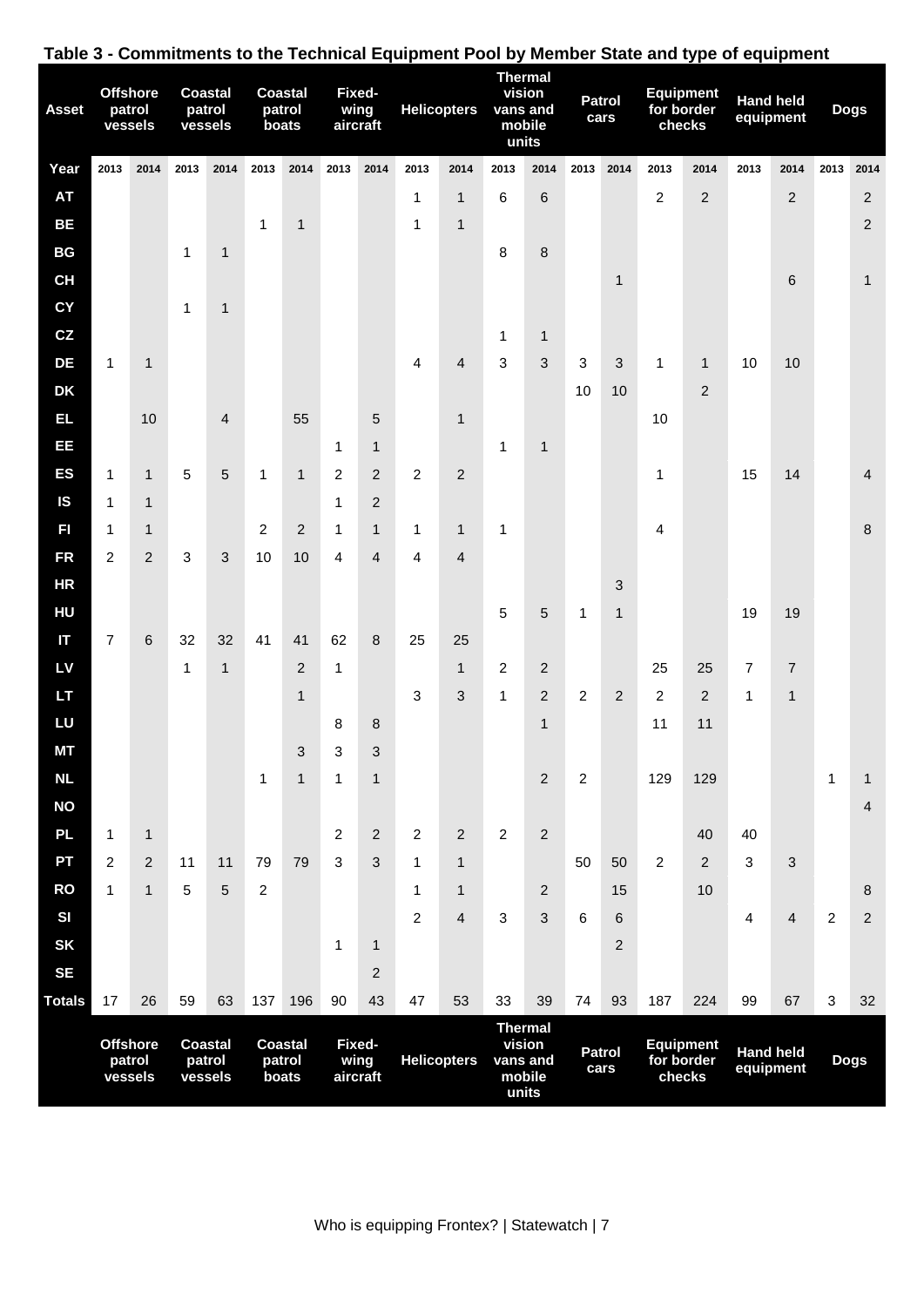### **Notes to Table 3**

The figures provided for 2013 come, in the words of the 2013 report, from "the end of 2012". The figures for 2014, according to the 2014 report, are from "an excerpt made on 31 January 2014 using data from the OPERA system." OPERA is "an e-platform for the management of operational resources (both human and technical) deployed in Frontexcoordinated activities," according to Frontex's 2011 General Report. [15] It was launched in 2012 as a pilot project.

The two annual reports provide definitions of the technical equipment made available to Frontex:

- Offshore patrol vessel (OPV): a vessel with autonomy more than 1500 nautical miles;
- Coastal patrol vessel (CPV): a vessel with autonomy between 600 and 1500 nautical miles;
- Coastal patrol boat (CPB): a vessel with autonomy less than 600 nautical miles;
- Thermal vision vans or "thermo-vision vehicles" (TVV): a vehicle equipped with thermal camera for surveillance;
- Mobile units: "vehicles equipped with radar or other sensors for border and coastal surveillance";
- Equipment for border checks: "mobile laboratories, i.e. vehicles equipped with communications systems, computers, printers or other equipment for document checks"; heartbeat detectors; and carbon dioxide (CO2) detectors, designed to enable detection of people breathing within a vehicle;
- Hand-held equipment: night vision goggles and hand-held thermal cameras.

The 2014 report also mentions "fast interception boats" as being included in the TEP, but none are listed in the table.